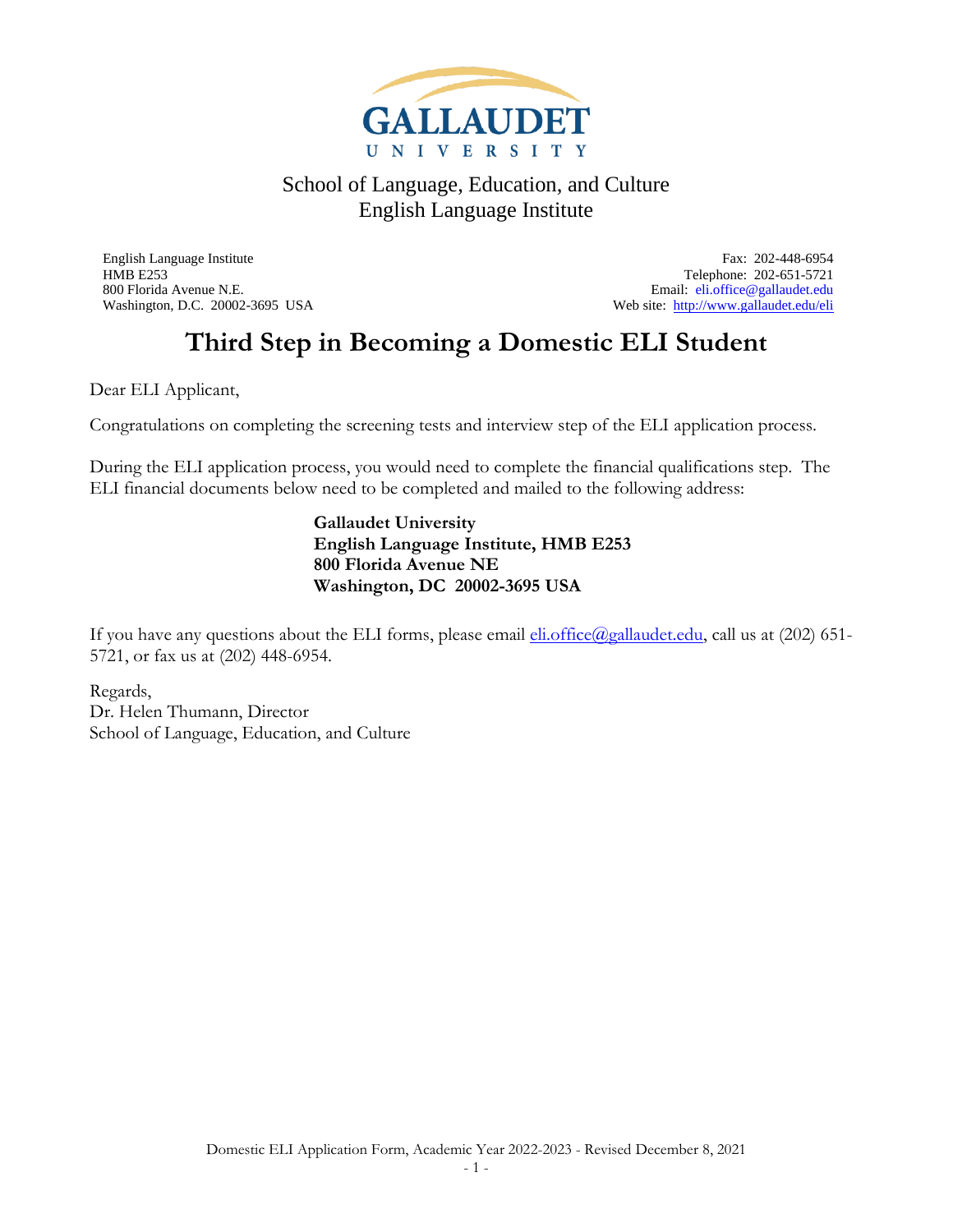

### **Guide to the Certification of Finances Form**

### **Student's Sources of Funds/Required Documents**

An English Language Institute policy requires all domestic applicants to provide evidence of adequate financial support before they may obtain an acceptance letter.

Directions: To demonstrate that you have adequate financial support, you must complete and send the Documentation of Financial Sources Form and the Certification of Finances Form below and original, official documents that **show you have sufficient funds to pay at least the fixed/estimated costs of one academic year.** 

In the link below, please check the fixed/estimated costs for <u>domestic</u> students in the English Language Institute (ELI) at Gallaudet University.

[https://storage.googleapis.com/gal-uploads/1/2022/03/ELI\\_22-23\\_Tuition\\_and\\_Fee.pdf](https://storage.googleapis.com/gal-uploads/1/2022/03/ELI_22-23_Tuition_and_Fee.pdf)

If the link above does not work for any reason, you may find the tuition and fee schedules that Gallaudet University provides in this link below.

<https://www.gallaudet.edu/finance/student-financial-services/tuition-and-fees/>

If you plan to live on campus in one of the dormitories, the room rates can be found in this link below.

<http://www.gallaudet.edu/residence-life-and-housing/housing/room-rates/>

The estimated cost of living on campus for one academic year must be included as part of the total fixed / estimated costs for the purposes of providing financial evidence for your ELI application.

**Disclaimer:** This information is provided as a guide only and is not considered a contract or binding on the University. The University reserves the right to change tuition costs, fees, and other charges at any time without notice.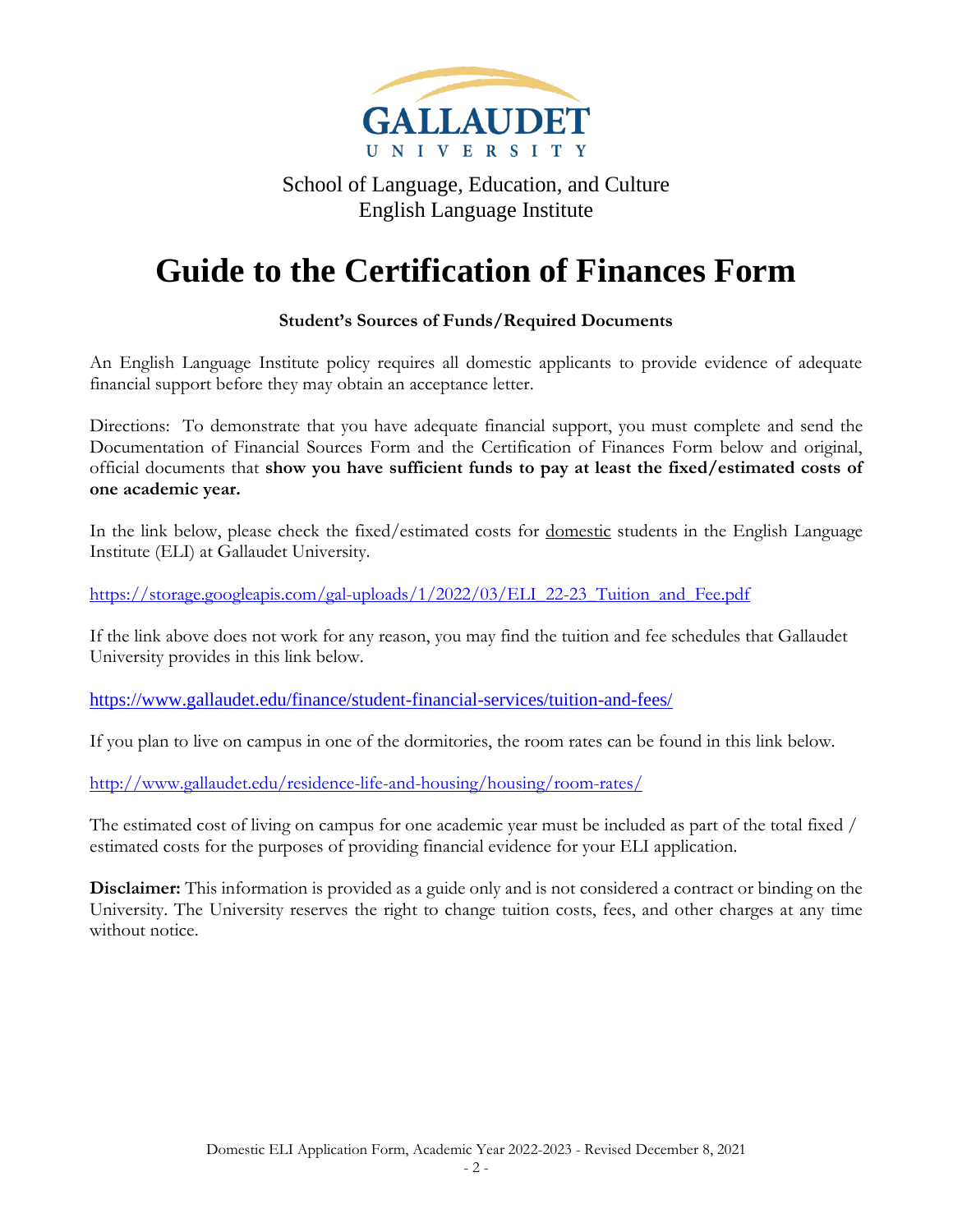

### **Estimated Additional Costs:**

 $\triangleright$  You should plan to have at least \$5,000 for personal expenses each academic year.

 $\triangleright$  If you plan to stay at Gallaudet through the winter and summer vacation periods, you will need an additional \$5,000.

 $\triangleright$  If your family will stay with you while you are a student, plan an additional \$8,000 for your spouse and \$5,000 for each child.

**Summer School:** Gallaudet offers additional courses during Summer School (May-August). Most academic programs do not require students to take Summer School courses. Summer School courses require additional tuition and fees. Consult the Student Accounts office for a list of these additional charges.

**For Domestic Students - Documentation of Financial Support:** Listed in the Documentation of Sources form below are the sources of support you can use to demonstrate adequate financial support.

The total amount of funds shown in these support documents must equal or exceed the fixed costs for one academic year in the ELI program.

### **Steps:**

- 1. You must obtain original, official copies of each support document.
- 2. Add a copy of each document to this Certification of Finances Form and send it to the English Language Institute (ELI) at Gallaudet University.

**Required for all Applicants:** You **MUST** submit documents for each source of funds that you mark. Documents must be in English and bear a signature or be on letterhead from an official agency.

**Note:** These documents must be less than three months old when presented to Gallaudet University.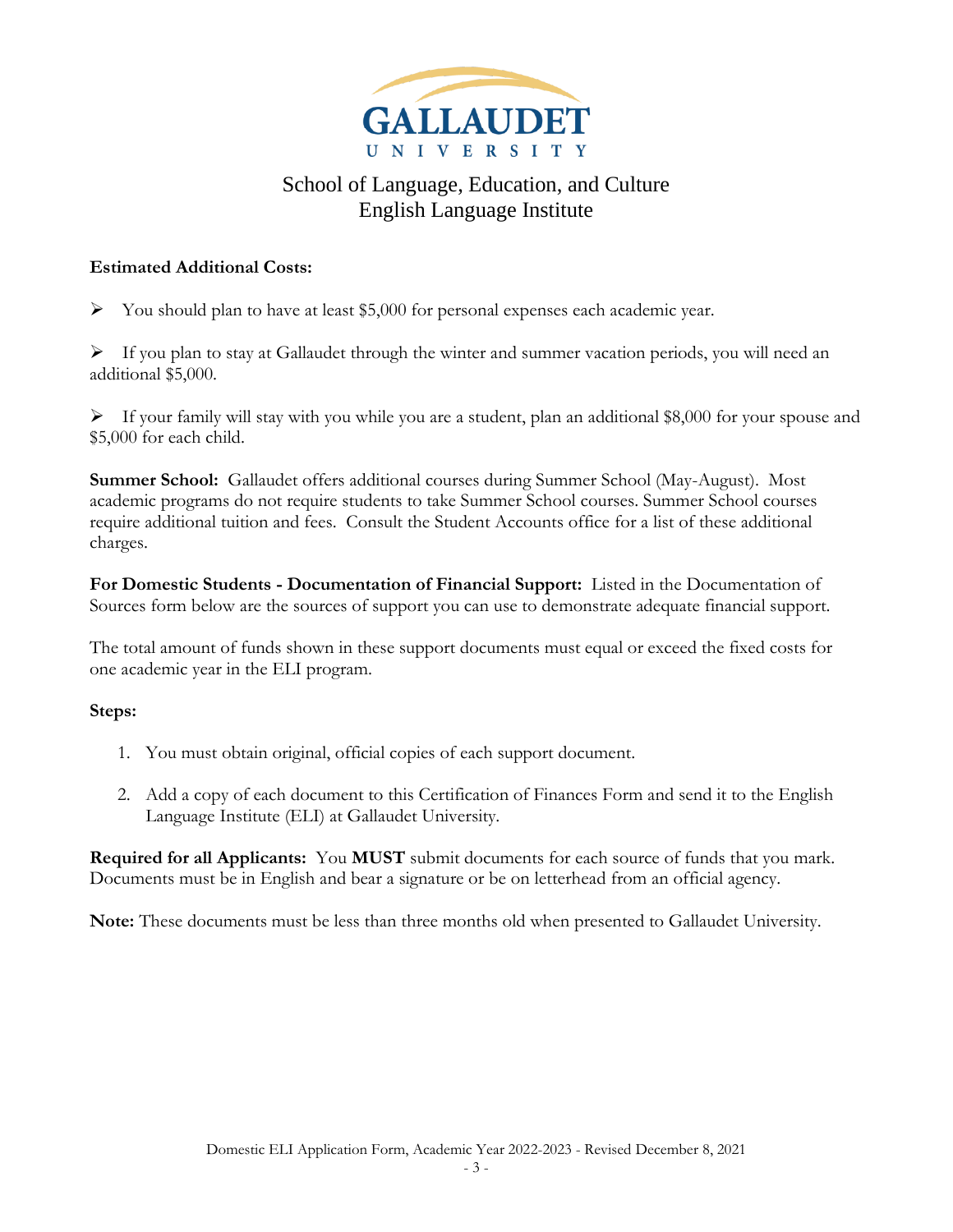

# **1. Documentation of Financial Sources**

**Directions:** Please mark your source(s) of funding for the duration of your program at Gallaudet University.

| Sources                                                                                                                  | <b>Required Documents</b>                                                                                                                                                                                                                                                                                             |
|--------------------------------------------------------------------------------------------------------------------------|-----------------------------------------------------------------------------------------------------------------------------------------------------------------------------------------------------------------------------------------------------------------------------------------------------------------------|
| An advance deposit for the fixed costs<br>for one semester in the applicant's student<br>account at Gallaudet University | · Receipt from the Gallaudet University Finance Office for<br>the advance deposit;<br>• A Domestic Advance Payment Form completed for one<br>semester and signed by the student;                                                                                                                                      |
| Student's Personal Funds                                                                                                 | • Bank statements for checking, savings and/or other<br>accessible account (60 days);<br>• Certificates of deposit: mutual, stock, or bond funds;<br>• A Domestic Advance Payment Form completed and<br>signed by the student;                                                                                        |
| Support Available From Family                                                                                            | • Complete the Sponsor Affidavit in this application;<br>• Bank statements for checking and /or savings (60 days);<br>· Certificates of deposits, mutual, stock, or bond funds;<br>• A Domestic Advance Payment Form completed and<br>signed by the family member responsible for the student's<br>financial support; |
| Support Available From Sponsors                                                                                          | • Complete the Sponsors Affidavit in this application;<br>· Official letter from sponsor's employer showing annual<br>earnings;<br>• A Domestic Advance Payment Form completed and<br>signed by the financial sponsor;                                                                                                |
| The Government                                                                                                           | · Official Letter;<br>• A Domestic Advance Payment Form completed and<br>signed by the student;                                                                                                                                                                                                                       |
| Charitable Organizations/School<br>Scholarship                                                                           | · Official Letter;<br>• A Domestic Advance Payment Form completed and<br>signed by the student;                                                                                                                                                                                                                       |
| Vocational Rehabilitation (VR)<br>⊔                                                                                      | · Official Letter;<br>• A Domestic Advance Payment Form completed and<br>signed by the student;                                                                                                                                                                                                                       |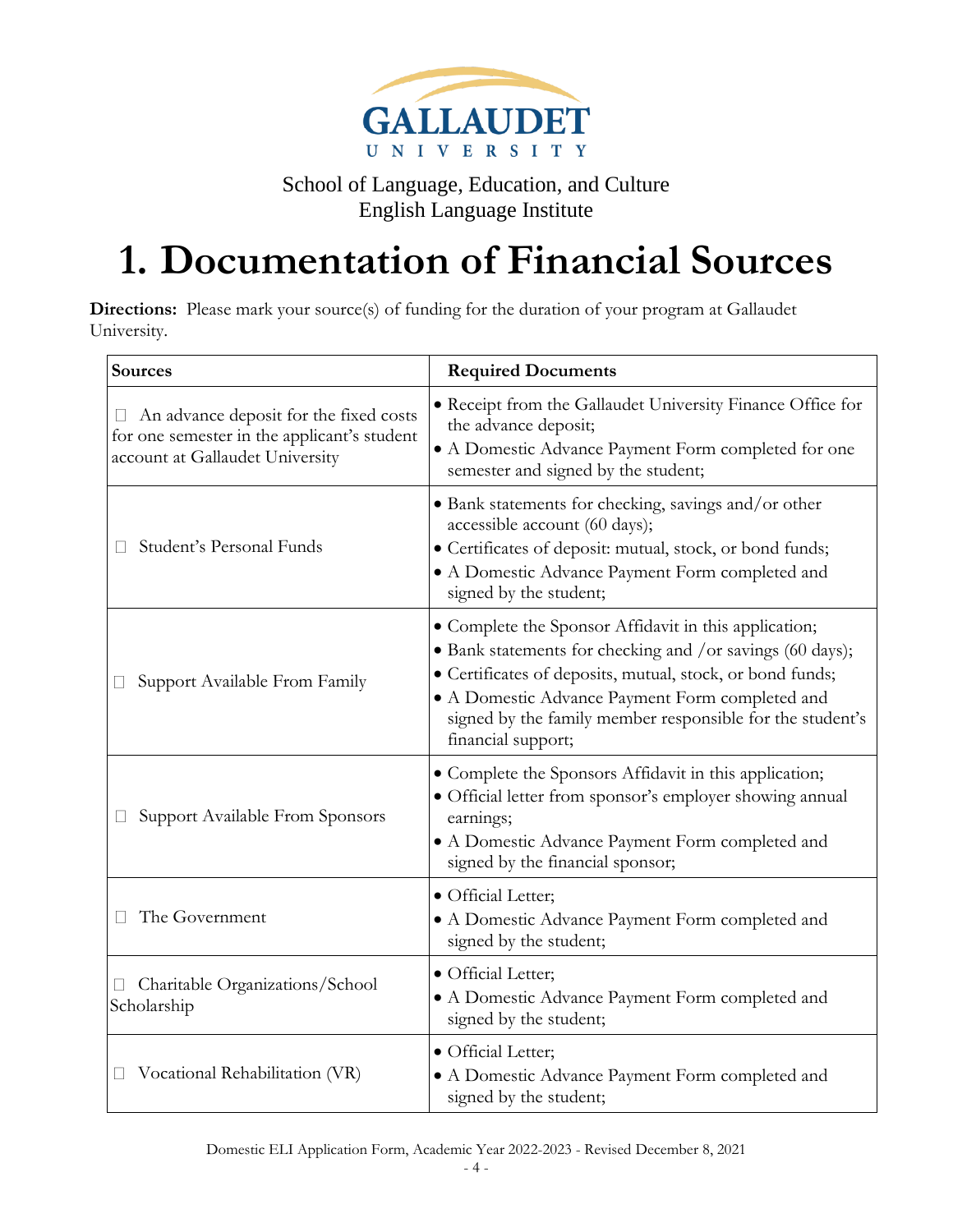

## **2. Certification of Finances**

To Be Completed by the Applicant. Please Write or Print Clearly

| NAME:                                                                        |                                |                                                                                                                                                                                                            |  |  |
|------------------------------------------------------------------------------|--------------------------------|------------------------------------------------------------------------------------------------------------------------------------------------------------------------------------------------------------|--|--|
| Last Name (Family Name)                                                      | First Name                     | Middle Name                                                                                                                                                                                                |  |  |
|                                                                              |                                | (Day)<br>(Month)<br>(Year)                                                                                                                                                                                 |  |  |
| <b>MAILING ADDRESS:</b>                                                      |                                |                                                                                                                                                                                                            |  |  |
| <b>Street</b>                                                                |                                |                                                                                                                                                                                                            |  |  |
| City                                                                         |                                |                                                                                                                                                                                                            |  |  |
| State                                                                        | Zip or Postal Code             | Country                                                                                                                                                                                                    |  |  |
|                                                                              |                                |                                                                                                                                                                                                            |  |  |
| COUNTRY OF BIRTH: COUNTRY OF CITIZENSHIP: COUNTRY OF COUNTRY OF CITIZENSHIP: |                                |                                                                                                                                                                                                            |  |  |
| <b>PHONE</b> #: $(\_)$                                                       |                                | $FAX \#: (\_\_)$                                                                                                                                                                                           |  |  |
|                                                                              | <b>Applicant Certification</b> |                                                                                                                                                                                                            |  |  |
|                                                                              |                                | I hereby certify that the total amount of money that I have available for my first academic year at<br>providing is correct and complete, and that I will notify Gallaudet University of any changes in my |  |  |
| financial circumstances.                                                     |                                |                                                                                                                                                                                                            |  |  |
| Signature                                                                    |                                | Date                                                                                                                                                                                                       |  |  |

# **to this page with a paper clip**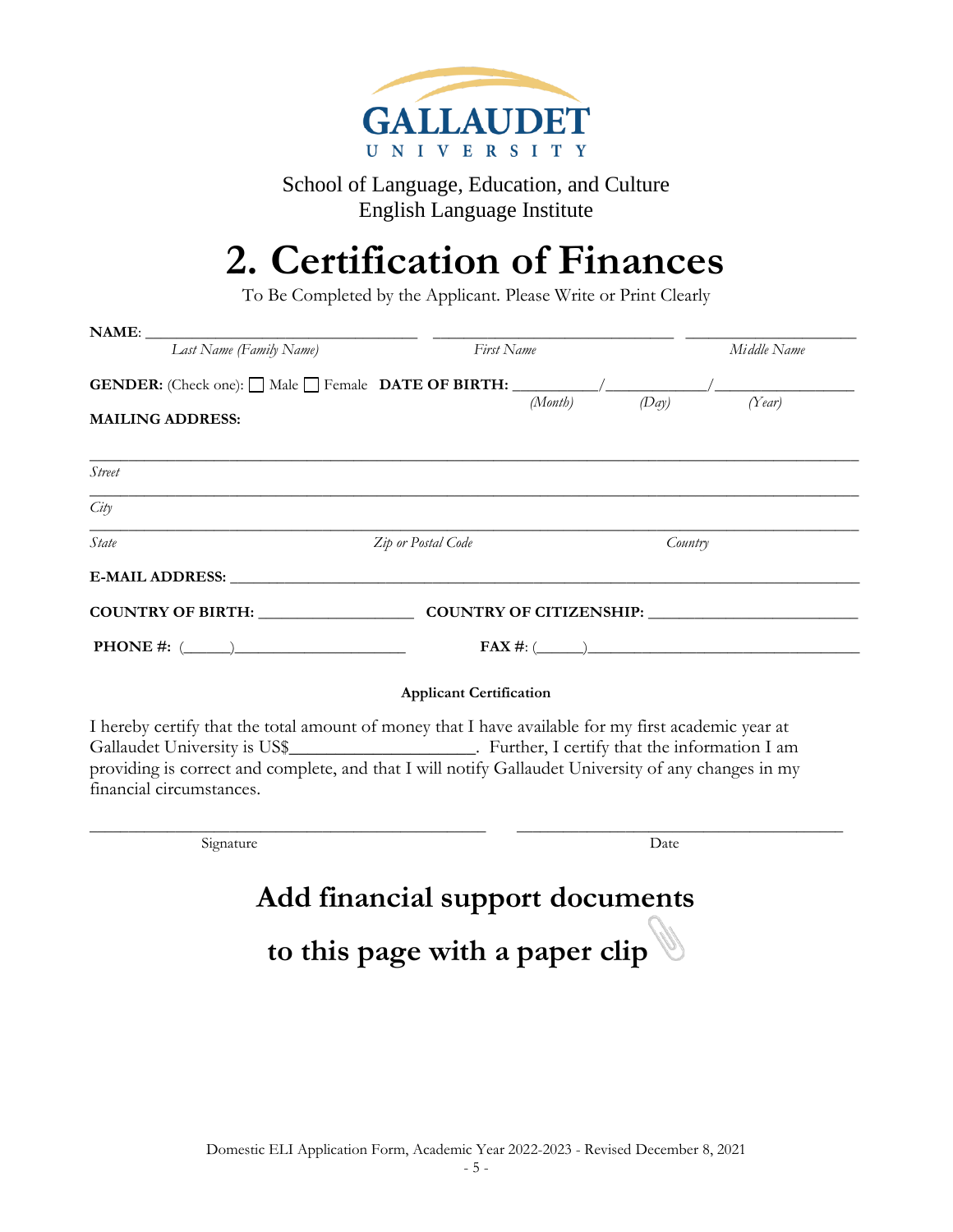

### **Guide to Completing the Sponsor's Affidavit of Annual Cash Support Form**

#### **What is the implication of this affidavit?**

By completing this affidavit, you (sponsor) are sworn to the United States government that you will support the student with a specific amount of money from your own financial resources for **each year** of the student's studies and residence at Gallaudet University in the United States of America. Please note that you also must add documents with proof to show that you are sworn to support that student every year.

**By signing the affidavit, you are making a financial commitment to the student that you must not break. Sponsors who fail to provide the sworn support will force students to leave school. Do not expect that the student will be able to help support the costs through employment. Employment is very limited.**

**How to complete the enclosed Sponsor's Affidavit of Annual Cash Support Form:**

- ➢ Fill out affidavit form in ENGLISH!
- ➢ Promise to give only as much money as you can afford. **The most common reason we reject affidavits is because we do not believe a sponsor can pay the amount of money he or she has promised.**
- $\triangleright$  Add proof of financial capability document(s) as explained below.

#### **Proof of Financial Capability Documents:**

You must prove that you are financially capable of supporting EACH YEAR of your student's studies by adding a proof of income document and bank statements. (If one of these documents is not added, your support will not be considered).

- ➢ **Proof of Income Document.** This must be on your employer's business stationary, on income tax returns, or receipts, or estimates by a bank with a private account if you are self-employed. The income of your company will not be accepted as proof of income. You must provide an official statement of the salary paid to you or it must be on tax returns.
- ➢ **Bank Statements** must be in your name and your statement must state the following information: date when your account was opened, current balance in U.S. dollars, average deposits and average balances. We cannot accept statements that do not specify balances unless it is stated to be a minimum of \$100,000 US. If another person's name appears on your bank statement, that person must complete a separate affidavit or submit a statement permitting those funds to be considered as financial support for the student.
- ➢ **A Bank Letter** must be submitted with the account balance on the letterhead of the bank where the banking account mentioned above is located. The bank letter must be in English and must specify the balance in US dollars.

Documents must be:

- ➢ **Current (less than three months old)**
- $\triangleright$  In English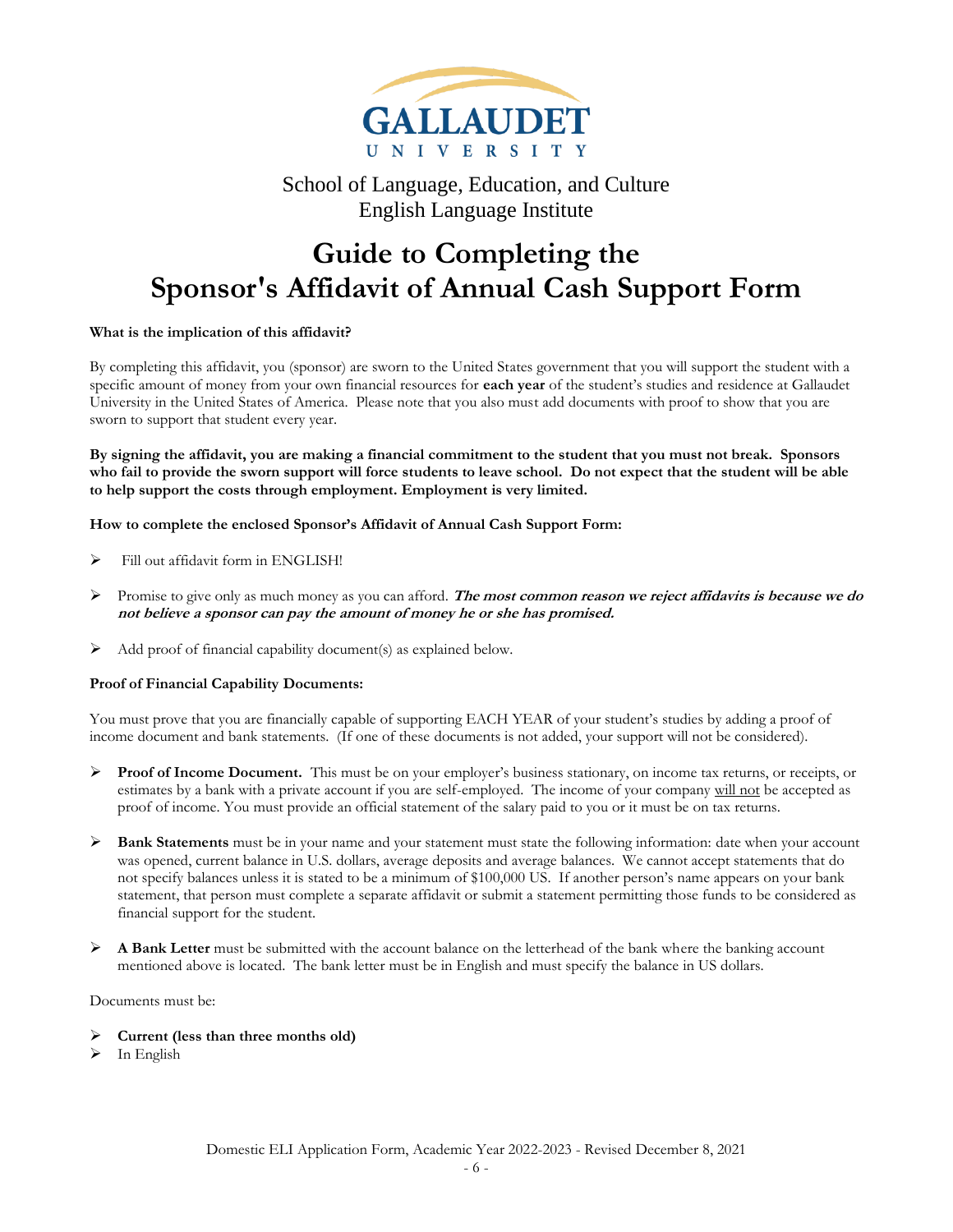

# **3. Sponsor's Affidavit of Annual Cash Support Form**

Directions: Please read the Guide to the Documentation of Financial Sources above to determine if this form needs to be completed. Please read the Guide to Completing the Sponsor's Affidavit of Annual Cash Support in order to fill out this form correctly. It is recommended to fill in an amount greater than **\$32,000 USD** in order to financially qualify.

### **THIS IS MY SWORN PROMISE OF CASH SUPPORT**

| My Name       |                                                                                                                                                                                     |                    |  |
|---------------|-------------------------------------------------------------------------------------------------------------------------------------------------------------------------------------|--------------------|--|
|               | than U.S. \$ _________________in cash FOR EVERY YEAR of the student's program of study at                                                                                           |                    |  |
|               |                                                                                                                                                                                     |                    |  |
|               |                                                                                                                                                                                     |                    |  |
|               | My relationship to the student is $\frac{P_{\text{arent, Spouse, Brother/Sister, Government Sponsor, Other}}}{P_{\text{arent, Spouse, Brother/Sister, Government Sponsor, Other}}}$ |                    |  |
|               |                                                                                                                                                                                     |                    |  |
|               |                                                                                                                                                                                     |                    |  |
|               | ,我们也不能在这里的时候,我们也不能在这里的时候,我们也不能会在这里的时候,我们也不能会在这里的时候,我们也不能会在这里的时候,我们也不能会在这里的时候,我们也                                                                                                    |                    |  |
|               |                                                                                                                                                                                     |                    |  |
|               |                                                                                                                                                                                     |                    |  |
| named above): | The following persons are fully or partially dependent upon me for their support (do not include the student                                                                        |                    |  |
| Name          | Relationship to me                                                                                                                                                                  | Age                |  |
| Name          | Relationship to me                                                                                                                                                                  | Age                |  |
|               |                                                                                                                                                                                     |                    |  |
|               | Annual Salary: ______________________(US\$) Other Income: __________________(US\$)                                                                                                  |                    |  |
|               | My proof of income document and bank statement are added: Yes $\Box$                                                                                                                | $\overline{N_{O}}$ |  |
| Signature     |                                                                                                                                                                                     | Date               |  |

Domestic ELI Application Form, Academic Year 2022-2023 - Revised December 8, 2021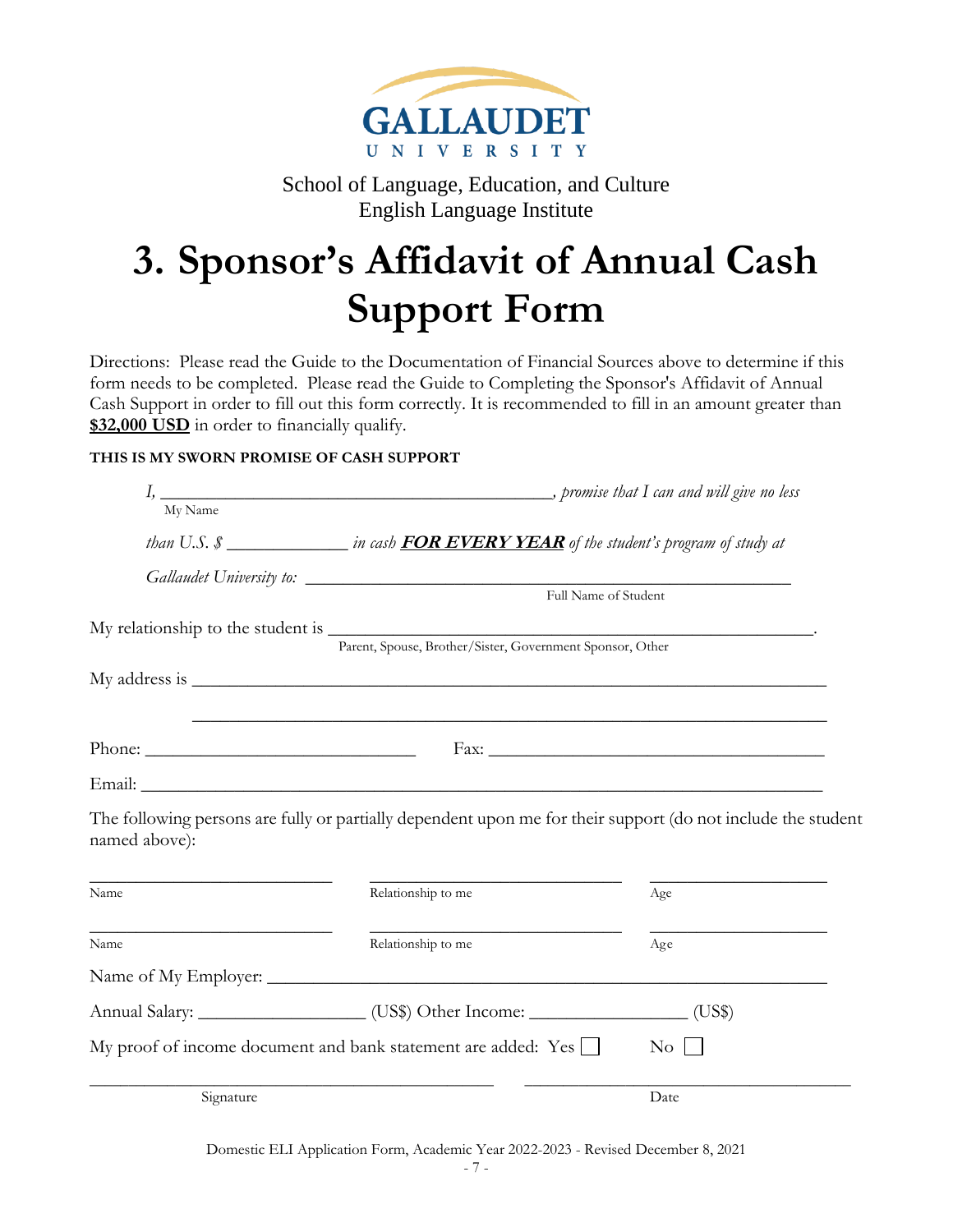

# **4. Domestic Advance Payment Form**

Print Applicant Name:

**Directions:** The student or the financial sponsor of the student must fill out and sign this Domestic Advance Payment Form.

 $Mv$  relationship to the applicant is  $\Box$ 

Self, Spouse, Mother, Father, Brother, Sister, or Other Financial Sponsor

I understand that if I do not provide an advance payment for each semester by the deadline for business registration, the student cannot register for any classes at Gallaudet University.

The advance payment deadline for a new student that will attend ELI Student Orientation (ESO) is Arrival Day for new ELI students. Please check the ELI website [\(https://www.gallaudet.edu/english-language](https://www.gallaudet.edu/english-language-institute/eli-academics/eli-schedule)[institute/eli-academics/eli-schedule\)](https://www.gallaudet.edu/english-language-institute/eli-academics/eli-schedule) for the dates. The advance payment deadline for a returning student is the deadline for business registration. Please check the Gallaudet University undergraduate academic calendar [\(https://www.gallaudet.edu/registrar/academic-calendars\)](https://www.gallaudet.edu/registrar/academic-calendars) for the dates.

During the semester, the student may incur additional charges. When this happens, the balance due must be paid off by the final balance due deadlines listed on the undergraduate academic calendar on the Gallaudet University website.

I also understand that the student is ultimately responsible for paying the balances due to Gallaudet University.

\_\_\_\_\_\_\_\_\_\_\_\_\_\_\_\_\_\_\_\_\_\_\_\_\_\_\_\_\_\_\_\_\_\_\_\_\_\_\_\_\_\_\_\_\_\_\_\_\_\_\_\_ \_\_\_\_\_\_\_\_\_\_\_\_\_\_\_\_\_\_\_\_\_\_\_\_\_\_\_\_\_\_\_\_\_\_\_\_\_\_\_\_\_\_ Signature Date